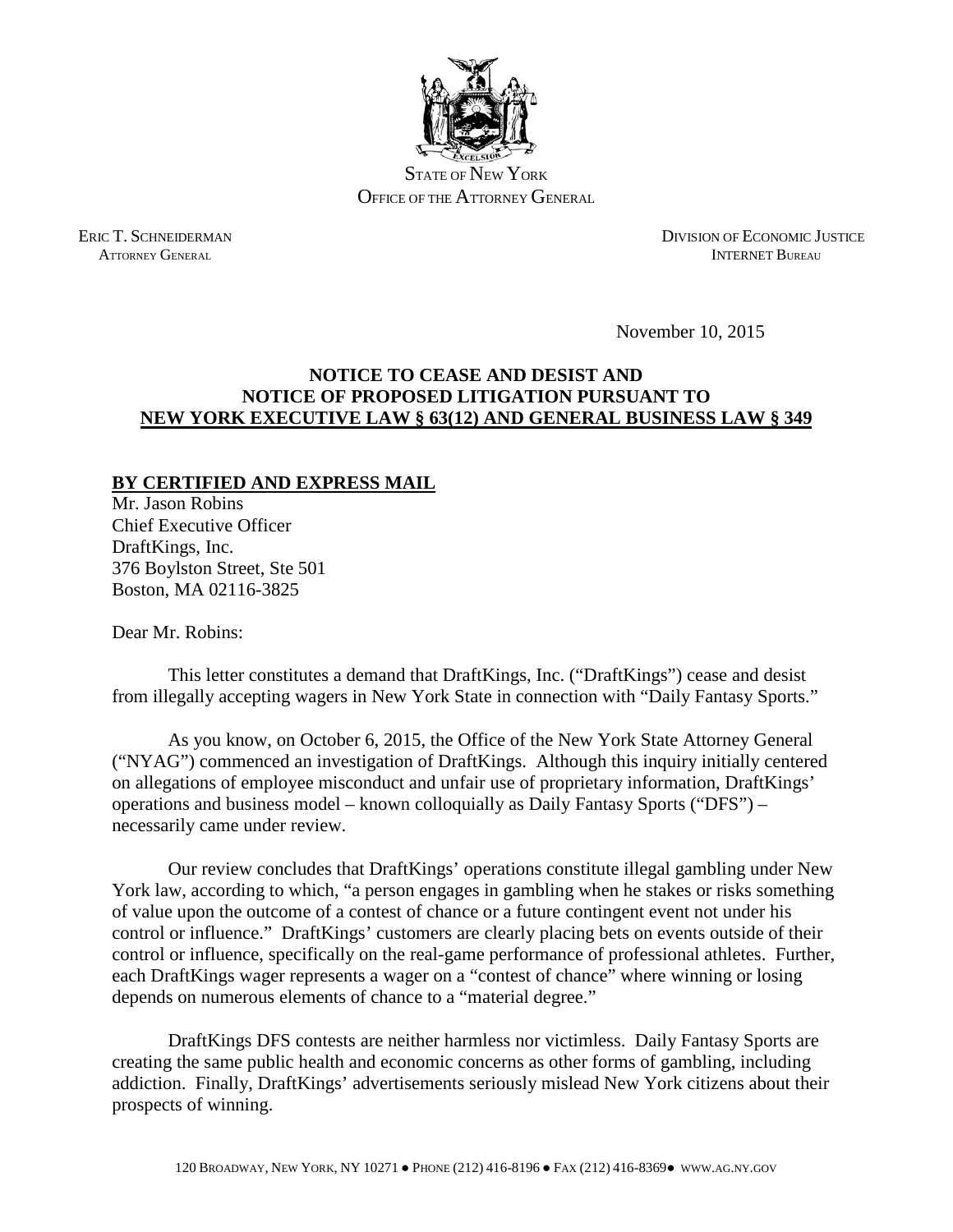We believe there is a critical distinction between DFS and *traditional* fantasy sports, which, since their rise to popularity in the 1980s, have been enjoyed and legally played by millions of New York residents. Typically, participants in traditional fantasy sports conduct a competitive draft, compete over the course of a long season, and repeatedly adjust their teams. They play for bragging rights or side wagers, and the Internet sites that host traditional fantasy sports receive most of their revenue from administrative fees and advertising, rather than profiting principally from gambling. For those reasons among others, the legality of traditional fantasy sports has never been seriously questioned in New York.

Unlike traditional fantasy sports, the sites hosting DFS are in active and full control of the wagering: DraftKings and similar sites set the prizes, control relevant variables (such as athlete "salaries"), and profit directly from the wagering. DraftKings has clear knowledge and ongoing active supervision of the DFS wagering it offers. Moreover, unlike traditional fantasy sports, DFS is designed for instant gratification, stressing easy game play and no long-term strategy. For these and other reasons, DFS functions in significantly different ways from sites that host traditional fantasy sports.

Further, DraftKings has promoted, and continues to promote DFS like a lottery, representing the game to New Yorkers as a path to easy riches that anyone can win. The DraftKings ads promise: "It's the simplest way of winning life-changing piles of cash"; "The giant check is no myth. . . BECOME A MILLIONAIRE!" and similar enticements. Like most gambling operations, DraftKings' own numbers reveal a far different reality. In practice, DFS is far closer to poker in this respect: a small number of professional gamblers profit at the expense of casual players. To date, our investigation has shown that the top one percent of DraftKings' winners receive the vast majority of the winnings.

Finally, during the course of our investigation, the New York Attorney General has been deeply concerned to learn from health and gambling experts that DFS appears to be creating the same public health and economic problems associated with gambling, particularly for populations prone to gambling addiction and individuals who are unprepared to sustain losses, lured by the promise of easy money. Certain structural aspects of DFS make it especially dangerous, including the quick rate of play, the large jackpots, and the false perception that it is eminently winnable. Ultimately, it is these types of harms that our Constitution and gambling laws were intended to prevent in New York.

The illegality of DFS is clear from any reasonable interpretation of our laws, beginning with the New York State Constitution. The Constitution prohibits gambling in all forms not specifically authorized:

[E]xcept as hereinafter provided, **no** lottery or the sale of lottery tickets, **poolselling, book-making, or any other kind of gambling,** except lotteries operated by the state . . ., except pari-mutuel betting on horse races . . . , and except casino gambling at no more than seven facilities. . . **shall hereafter be authorized or allowed within this state; and the legislature shall pass appropriate laws to prevent offenses against any of the provisions of this section.**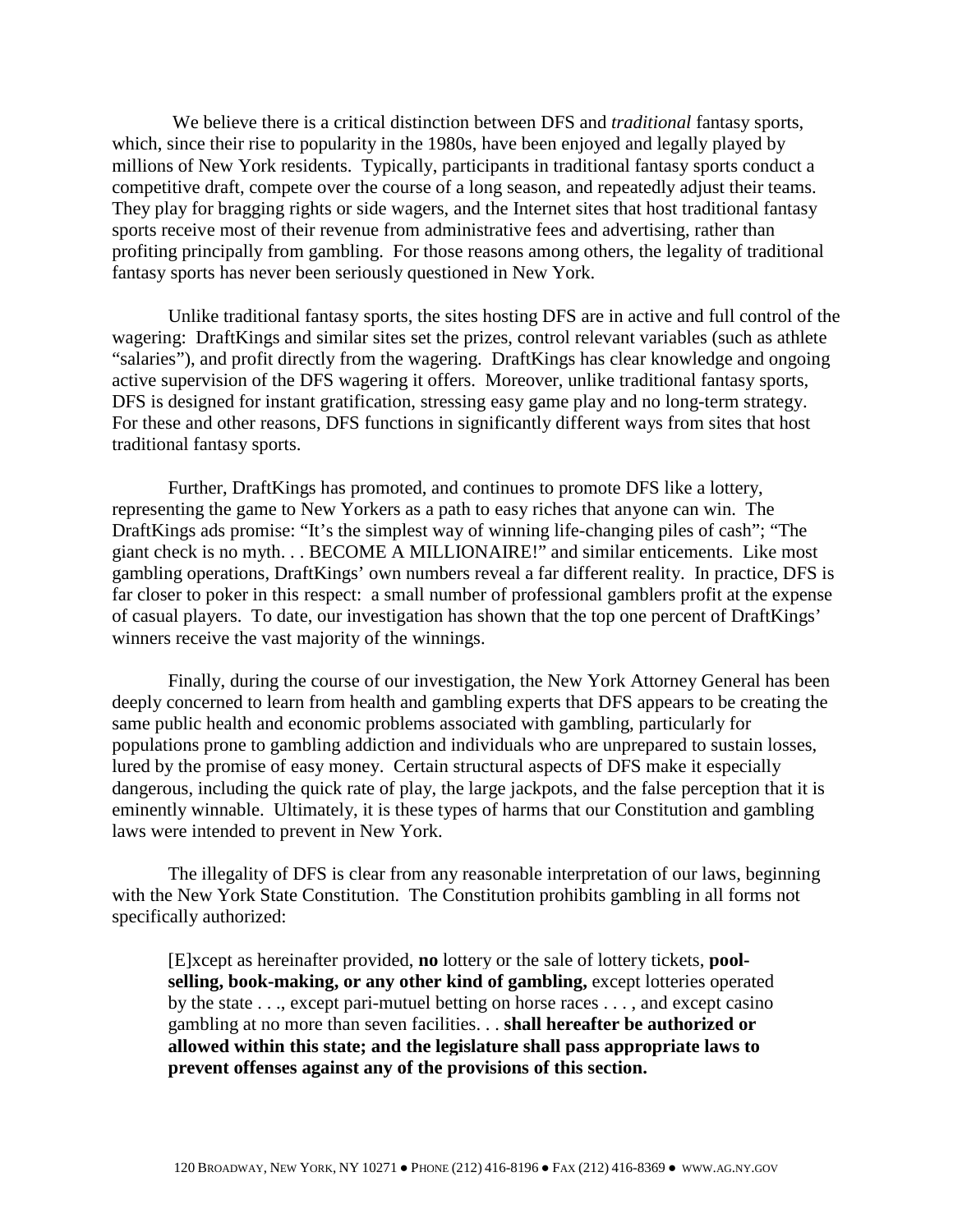N.Y. Const. Art. I, § 9 (emphasis added).

To enforce this clause, the Legislature established a series of criminal offenses applying to businesses that promote gambling. *See, generally,* N.Y. Penal Law §§ 225.00-225.40. These provisions all apply the same statutory definition of gambling:

A person engages in gambling when he stakes or risks something of value upon the outcome of a contest of chance or a future contingent event not under his control or influence, upon an agreement or understanding that he will receive something of value in the event of a certain outcome.

N.Y. Penal Law § 225.00(2). The penal law imposes no criminal liability on individual bettors, focusing instead on bookmakers and other operations that advance or profit from illegal gambling activity. *See, e.g.,* N.Y. Penal Law § 225.10 (Promoting Gambling in the first degree).

DraftKings wagers easily meet the definition of gambling. DraftKings bettors make bets (styled as "fees") that necessarily depend on the real-world performance of athletes and on numerous elements of chance. The winning bettors receive large cash prizes – and the company takes a "rake" or a cut of from each wager.<sup>1</sup>

## **Accordingly, we demand that DraftKings cease and desist from illegally accepting wagers in New York State as part of its DFS contests.**

This letter also serves as formal pre-litigation notice pursuant to New York State General Business Law ("GBL") §§ 349 and 350 and Executive Law § 63(12). These statutes direct the State to give notice prior to commencing a summary proceeding to enjoin repeated illegal and deceptive acts and practices, and to obtain additional injunctive relief, restitution, penalties, damages, and other relief that a court may deem just and proper.

The unlawful and illegal conduct under consideration by our Office includes, but is not limited to, the following:

- (a) Running a book-making or other kind of gambling business in violation of Article I, Section 9 of the New York State Constitution;
- (b) Knowingly advancing and profiting from unlawful gambling activity by receiving and accepting in any one day, more than five bets totaling more than five thousand dollars in violation of New York Penal Law § 225.10;
- (c) Knowingly advancing or profiting from unlawful gambling activity in violation of New York Penal Law § 225.05;

 $\overline{a}$ 

<sup>&</sup>lt;sup>1</sup> Washington State, which has substantially the same statutory definition of gambling, has reached the same legal conclusions with respect to DFS.